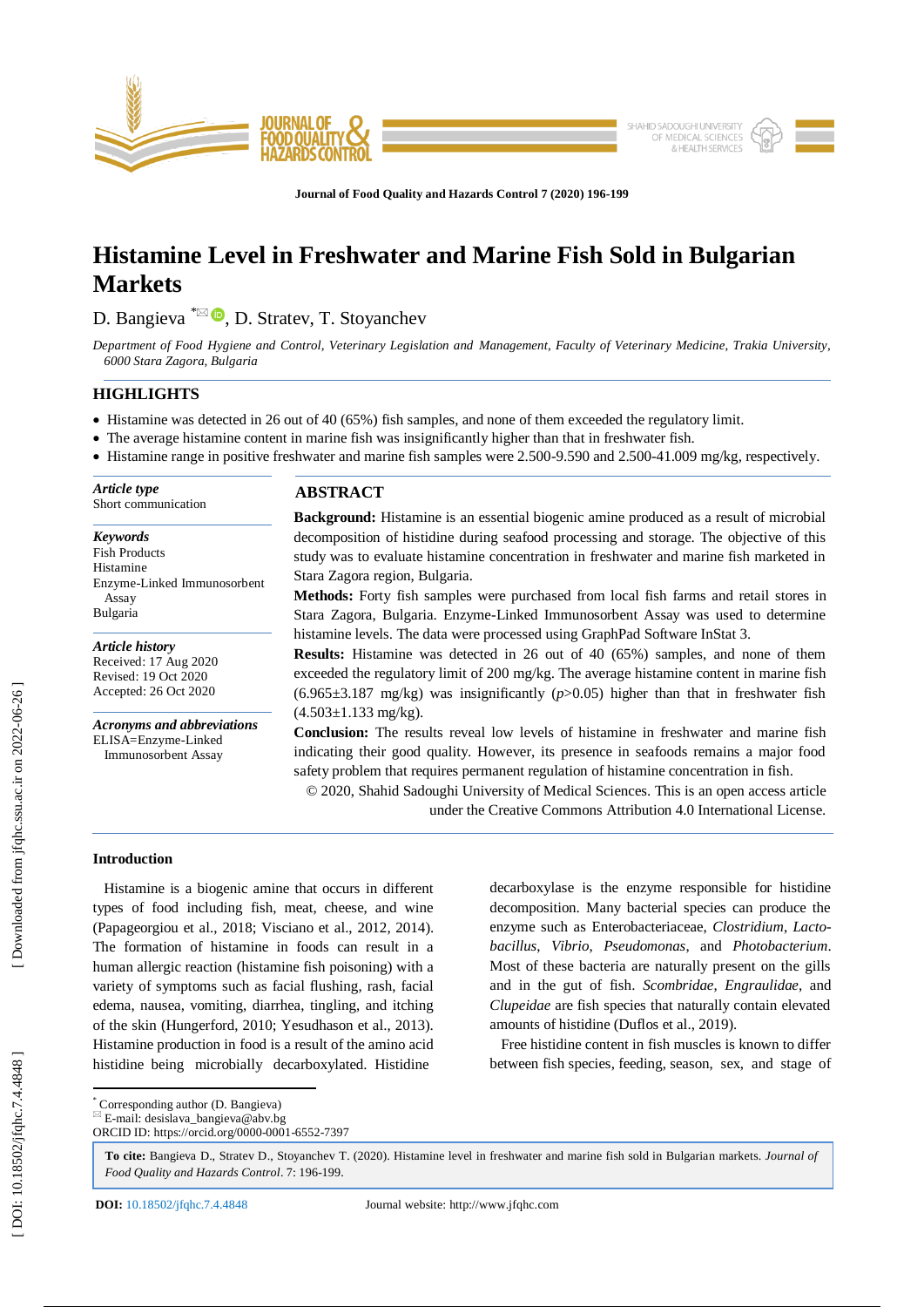maturity. Histamine production is related to exposure over a prolonged period to high temperatures. The enzyme slowly starts formation of histamine at refrigeration temperatures and stays stable if it is frozen. While histidine decarboxylase can be killed by high temperatures, histamine is very stable in heat, and once formed, normal cooking does not kill it and its toxicity remains (Cicero et al., 2020; Yesudhason et al., 2013).

 European Regulation (EC) No 2073/2005 on microbiological criteria for foodstuffs lays down specific criteria for histamine in fishery products. Legislation provides for a maximum level of up to 200 mg/kg for histamine in fresh fish and up to 400 mg/kg for fish products which have undertaken enzyme maturation (Visciano et al., 2014).

 Hence, the objective of this study was to evaluate histamine concentration in freshwater and marine fish collected from local fish farms and retail stores in Stara Zagora region, Bulgaria using Enzyme -Linked Immunosorbent Assay (ELISA) kits.

# **Materials and methods**

#### *Samples collection*

 Between May and September 2018, a total of 40 samples consisting of freshwater and marine fish were collected from fish farms and retail stores in the area of Stara Zagora, Bulgaria. The fish samples included Common carp (*Cyprinus carpio*; n=5), Rainbow trout (*Oncorhynchus mykiss*; n=9), Striped catfish<br>(*Pangasianodon hypophthalmus*; n=3), Atlantic mackerel<br>(*Scomber scombrus*; n=11), Southern blue whiting<br>(*Micromesistius australis*; n=5), Argentine hake<br>(*Merluccius saltatrix*; n=2). The samples were kept in ice during transportation and stored at -20 °C until further analysis.

#### *Samples preparation*

 Quantitative determination of histamine was performed using RIDASCREEN® Histamine (enzymatic) Kit (R-Biopharm AG, Darmstadt, Germany). All the samples were prepared according to the manufacturer's instructions. A piece of back muscle was collected and 10 g were homogenized using homogenizer T18 digital ULTRA -TURRAX (IKA -Werke, Germany). Nine ml of distilled water were added to 1 g of homogenized sample weighed in a centrifuge tube. The tubes were centrifuged for 5 min at 2 500 g at room temperature. One ml of supernatant was mixed with 9 ml of water. Two hundred µl of the mixture were mixed with 9.8 ml of distilled water in a test tube. Finally, 100 µl of the final solution were applied per well in the acylation plate.

## *Acylation procedure*

 A volume of 100 μl of each standard solution, controls , and prepared samples were added to separate wells of the acylation plate. Twenty five µl of the acylation reagent and 200 µl of the acylation buffer were consistently added to each acylation well, mixed gently by shaking the plate manually and incubated for 15 min at room temperature .

## *ELISA test procedure*

Twenty-five ul of each acylated standard solution, controls and prepared samples were added in separate microplate wells. Histamine standards were used at concentrations of 0, 0.5, 1.5, 5, 15, and 50 µg/kg. ELISA procedure was carried out following manufacturer's recommendations. Microplate Reader (Rayto RT -2100C, China) was used for reading the ELISA plate at 450 nm. The detection limit was 2.5 mg/kg. The RIDA®SOFT Win (version 1.07) was used for calculation of histamine concentration.

## *Statistical analysis*

 The data were processed using GraphPad InStat 3 (GraphPad Software, San Diego, CA) and presented as means and standard deviations. One -way ANOVA with Tukey post hoc test was applied to detect differences between the histamine concentrations in freshwater and marine fish. The statistical significance was determined at *p*<0.05.

#### **Results and discussion**

 Histamine was detected in 26 out of 40 (65%) of the samples, and none of them exceeded the regulatory limit of 200 mg/kg. The average histamine content in marine fish  $(6.965\pm3.187 \text{ mg/kg})$  was insignificantly  $(p>0.05)$ higher than that in freshwater fish  $(4.503 \pm 1.133 \text{ mg/kg})$ . The histamine range in positive freshwater and marine fish samples were 2.500 -9.590 and 2.500 -41.009 mg/kg, respectively (Table 1).

 Our findings showed that the overall level of histamine in samples did not exceed the European Union (EU) acceptable level and should be considered safe for consumption with regard to histamine. Good storage conditions for fish products are indicated by the low levels registered in our survey. We measured the highest histamine concentrations in Atlantic mackerel, which is a fish species associated with a high amount of histidine according to Commission Regulation (EC) No 2073/2005. Mackerel is a frequently consumed scombroid fish in Bulgaria and health services should provide prevention and vendor screening. Although histamine levels in our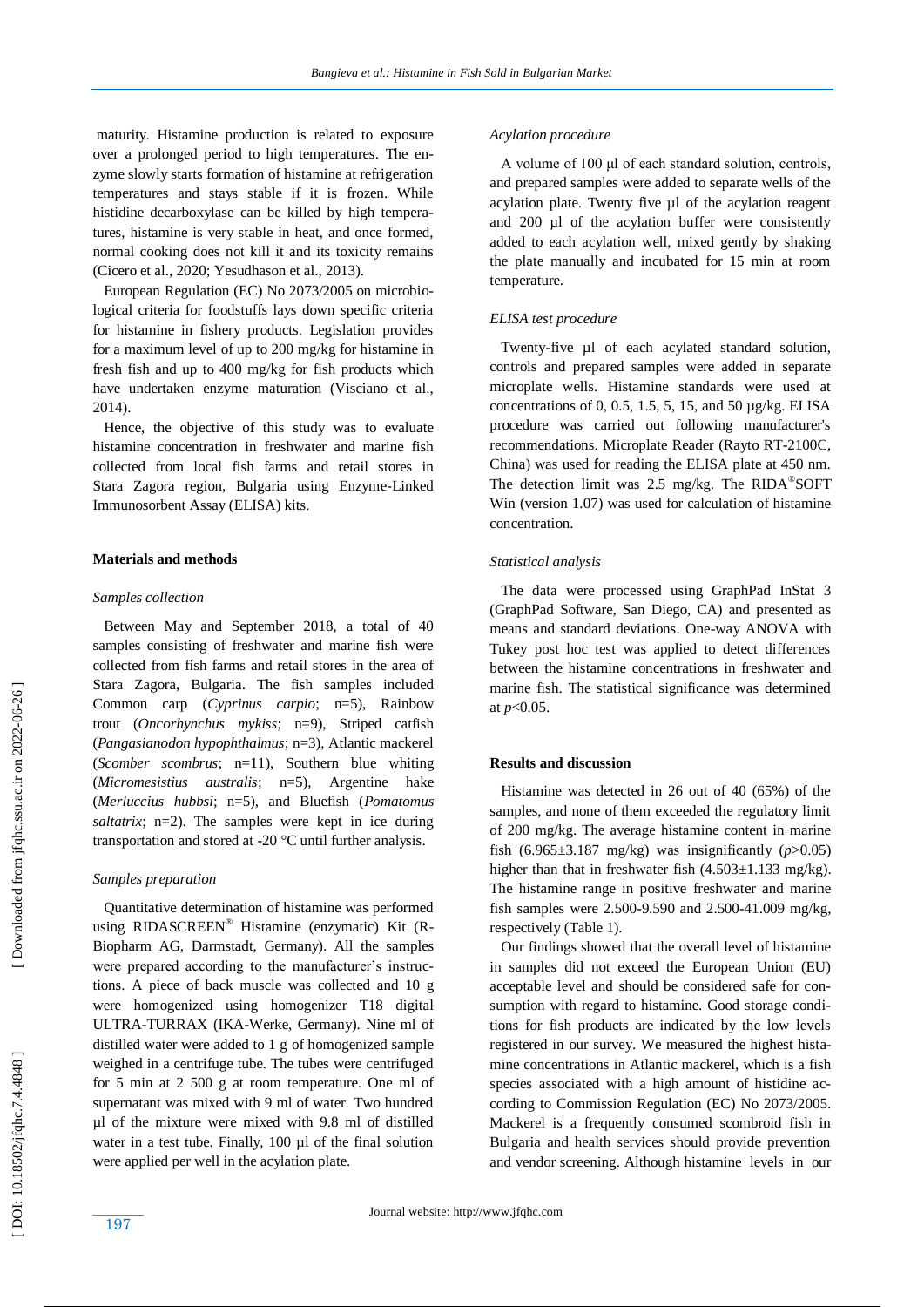| <b>Table 1:</b> Histamine concentrations in freshwater and marine fish sold in Bulgarian market |  |
|-------------------------------------------------------------------------------------------------|--|
|-------------------------------------------------------------------------------------------------|--|

| <b>Fish species</b>                                    | Sample size | Histamine level (mg/kg) |                   |
|--------------------------------------------------------|-------------|-------------------------|-------------------|
|                                                        |             | Range                   | $Mean \pm SD$     |
| Freshwater                                             |             |                         |                   |
| Common carp (Cyprinus carpio)                          |             | 2.500-4.452             | $3.218 \pm 0.987$ |
| Rainbow trout (Oncorhynchus mykiss)                    | Q           | 2.500-9.590             | $5.358 \pm 3.223$ |
| Striped catfish ( <i>Pangasianodon hypophthalmus</i> ) |             | 3.509-5.906             | $4.934 \pm 1.261$ |
| Marine                                                 |             |                         |                   |
| Atlantic mackerel ( <i>Scomber scombrus</i> )          | 11          | 2.500-41.009            | $11.011 + 13.581$ |
| Southern blue whiting (Micromesistius australis)       |             | 2.500-9.819             | $4.266 \pm 3.155$ |
| Argentine hake (Merluccius hubbsi)                     |             | 2.500-10.127            | $4.573 \pm 3.195$ |
| Bluefish ( <i>Pomatomus saltatrix</i> )                |             | 2.506-13.511            | $8.009 \pm 7.782$ |

study do not represent a health hazard according to EU requirements, they may become hazardous due to several factors such as improper handling, processing, and storage. Chilling of fish is critical but not sufficient to prevent spoilage and formation of histamine caused by bacterial pathogens (Hungerford, 2010).

 Lower unacceptable histamine levels obtained in freshwater fish were in line with most of the data having previously been reported. According Kordiovská et al. (2006), histamine is highly problematic in saltwater fish, but it is posed no health risk to consumers in freshwater fish because of its low amount. The same findings are supported by another research studies about the production of biogenic amines in fishes (Křížek et al., 2004; Ruiz -Capillas and Moral, 2001). Low levels of histamine in the range from 1.0 to 39.3 mg/kg were reported in the survey of Park et al. (2010). Histamine was detected in 48.7% of samples of fish and fish products in Korea and the maximum detection levels were less than EU acceptable level. According Yesudhason et al. (2013), 41% of fresh fish samples in the Sultanate of Oman contained histamine from 1 to 229 mg/kg, with mean value of 2.6 mg/kg. Bilgin and Genccelep (2015) found histamine in fish products from Turkish markets in maximum concentration up to 110.33 mg/kg. Histamine levels greater than 100 mg/kg were detected in seven tuna samples, which exceed the acceptable safe level of the European Union. According to Muscarella et al. (2013), 70% of fresh fish from Italy had a histamine concentration lower than 10 mg/kg, while 6% of them had a histamine level greater than 100 mg/kg. Also, canned tuna and canned mackerel had a content of histamine lower than 10 mg/kg. The authors suggested that the higher histamine level is due to poor hygienic conditions and uncontrolled temperature often found in street vendors. This is in line with the fin dings of several researchers, who stated that the combination of time and temperature influenced the

formation of histamine (Comas -Basté et al., 2019; García -Tapia et al., 2013).

 Contrary to our findings, Cicero et al. (2020) found histamine with a maximum of 4 110 mg/kg in 7.6% of all fresh fish samples examined in Southern Italy. In consistence with other reports, most of the positive samples were found in street vendors and stored at improper conditions. In most cases, fresh fish is displayed on ice providing a partial covering that lead to an exposure to ambient temperature (Muscarella et al., 2013). It is known that histamine production is most often affected by the combined influence of time and temperature. Numerous studies reported higher histamine levels in fresh fish samples due to bad storage and hygienic conditions. Moreover, fresh fish samples with high histamine concentrations above 1000 mg/kg are found in some street vendors and retail markets where fish is often kept in poor hygienic condition (Mejrhit et al., 2018).

 By applying good hygiene practices and proper handling, distribution and storage procedures, high levels of histamine and other biogenic amines can be prevented. Rapid cooling and freezing immediately after the death of the fish is an effective way of preventing histamine formation. Despite low levels of histamine, it should be noted that variations in temperature during fish transport and storage could lead to bacterial growth and multiplication. They either cause spoilage or produce harmful products such as histamine making the meat unsafe for consumption (Park et al., 2010; Visciano et al., 2012).

# **Conclusion**

 Histamine levels did not exceed the maximum limits set by Commission Regulation (EC) No 2073/2005. The results reveal low levels of histamine in freshwater and marine fish indicating their good quality. However, its presence in seafoods remains a major food safety